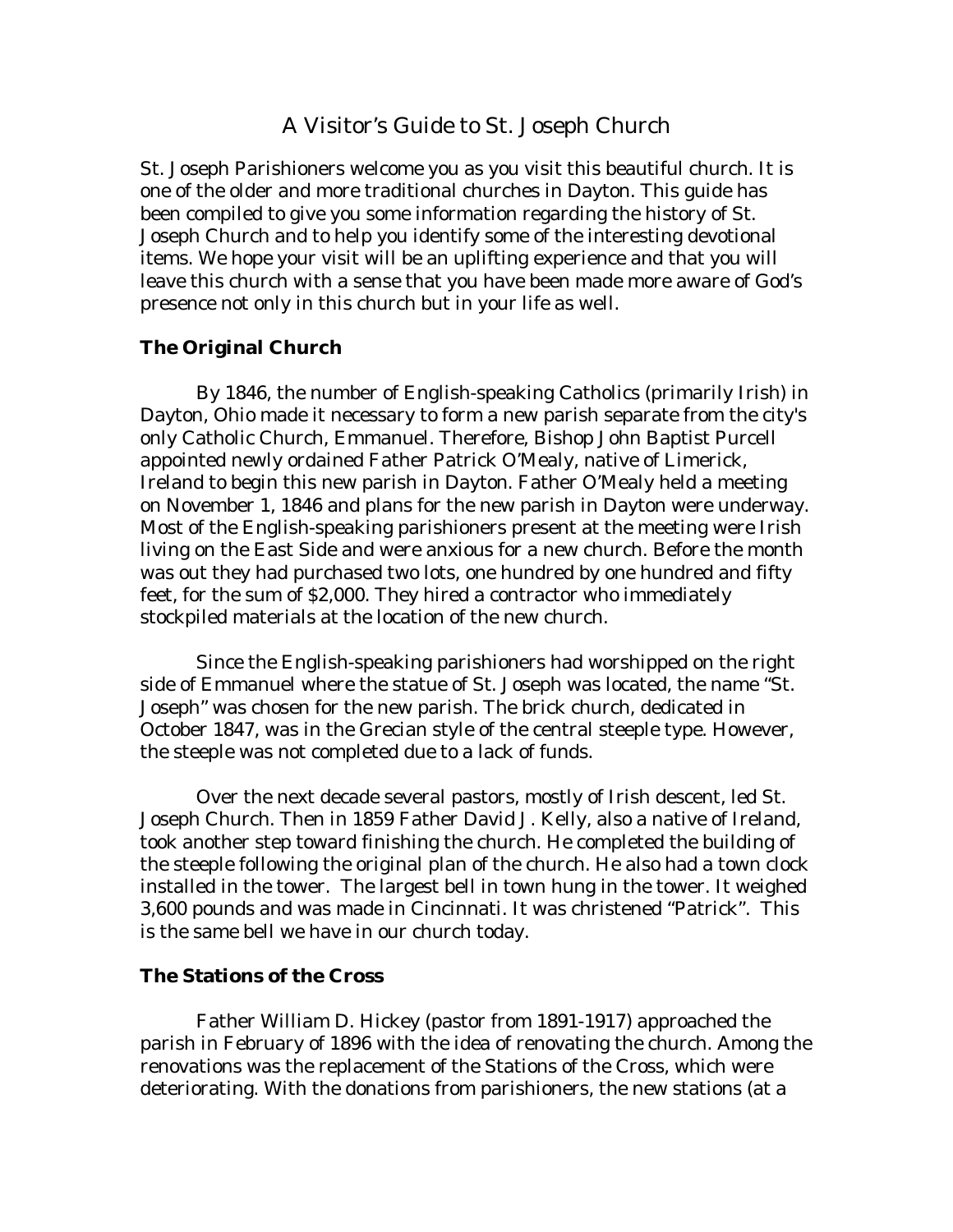cost of \$35 each) arrived from Paris, France in February of 1897. They were five feet high and two and a half feet wide. These are the same beautiful stations we have in the church today. In 1969, while trying to clean the stations, it was discovered that the original paint was crumbling so they were repainted, using the time and talent of rectory personnel.

 The Stations of the Cross or Way of the Cross, from Pilate's Court in Jerusalem to Mount Calvary, commemorate the events in the Passion of Jesus.

- I. Jesus is condemned to death.
- II. Jesus is made to carry the cross.
- III. Jesus falls the first time.
- IV. Jesus meets his afflicted mother.
- V. The Cyrenean helps Jesus to carry his cross.
- VI. Veronica wipes the face of Jesus.
- VII. Jesus falls for the second time.
- VIII. Jesus speaks to the women of Jerusalem.
	- IX. Jesus falls for the third time.
	- X. Jesus is stripped of his garments.
	- XI. Jesus is nailed to the cross.
- XII. Jesus dies on the cross.
- XIII. Jesus is taken down from the cross.
- XV. Jesus is laid in the Sepulcher.

 By 1905, the old church had served the parishioners well for sixty years. It was time for a new larger church - a church more expressive of the piety and generosity of the people. And so a proposition was unanimously passed to begin building a new church for the parish on April 30. By early summer of 1908, \$30,000 had been secured through donations. Enough funds to award the firm McGinnis and Walsh of Boston, the job of designing the new church. However, a temporary church would have to be found while the new church was under construction. A gentleman of the parish donated the use of a lot on Sears Street on which a temporary structure could be erected. On Easter Sunday in 1909, the last Mass was celebrated in the old church. In one week's time, the temporary structure was ready. The workers had moved and set in place the windows, pews, doors, and altars from the old church. These familiar items made the transition easier for the people of St. Joseph.

# **The New Church**

 In May, the old church was torn down and construction began. Archbishop H. K. Moeller laid the original cornerstone of St. Joseph Church.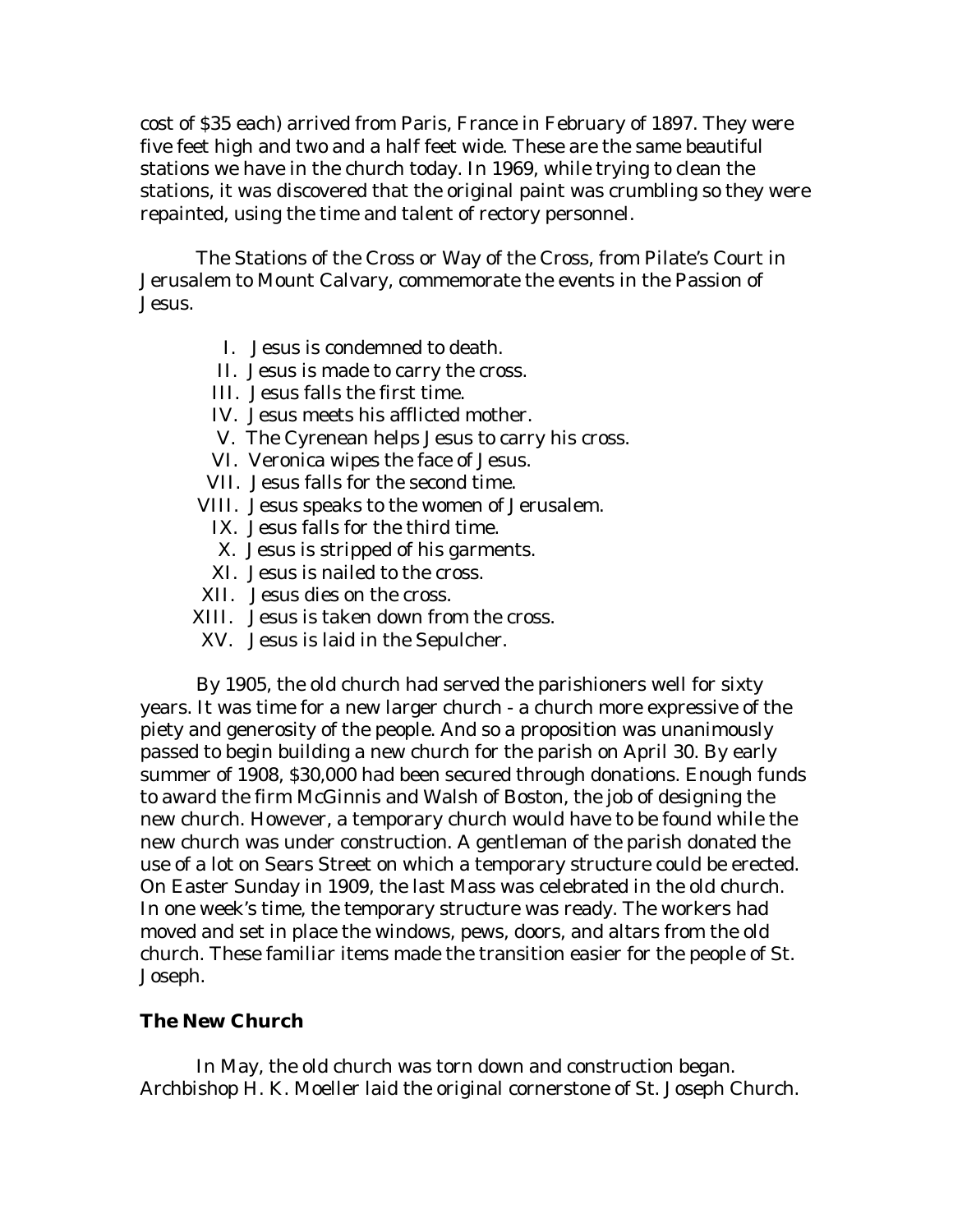It was placed at the northwest angle at the far side of the bell tower. The dates of both the old and new church (1847 and 1909) are carved in the stone.

 Our current church was built in the architectural style of Italian Byzantine. The artistic virtues of this ecclesiastical type reside in its stateliness, simplicity and detail, which the pre-Christian architects lacked. Perhaps the most striking aspect of the new church is the position of the tower, which instead of being placed at the front, is set back towards the sanctuary. The steel pillars are finished in plaster then coated in scagliola resembling marble columns. St. Joseph Church without memorials cost \$95,700.

 In June of 1910, Father William Hickey approached the parishioners with the idea of donating articles for the new church as a perpetual memorial. He reserved the three Archangel windows above the altar as his gift at a cost of \$400 each. The center Archangel Michael, was in memory of this mother and father. The Archangel Gabriel, to the left of Michael, was in memory of Rev. Wm. M Carey, former pastor of St. Gabriel's Church in Glendale, who was the first to encourage Father Hickey to study for the priesthood. Father Carey later became pastor of St. Joseph, was buried from here and is interred in Calvary Cemetery. The Archangel Raphael, to the right of Michael, was in memory of Rev. D. J. Kelly, pastor of St. Joseph from 1857 to his death in 1867.

 Mrs. Catherine Pflaum donated the window over the confessional on the west side in memory of her husband George, who was founder of the Young Catholic Messenger. Mr. Timothy Harnett and family donated the window of the confessional on the east side of church. The 14 clerestory windows, which are the smaller upper windows rising to the roof, cost \$150 each. Dr. D. G. Reilly, Mr. and Mrs. Wm. H. Kemper and the Thomas B. Murphy family donated three of these beautiful windows. All of the stained glass for the windows of the church was designed by Nicolo d'Ascenzo of Philadelphia, a prominent designer. Over the doors leading to the tower is a small singing balcony which was used on occasion as a children's choir.

 A semi-circular or barrel vault spans the nave of the church, which is 43 feet wide and stands 45 feet from the floor. The eight large windows in the nave of the church, at a cost of \$700 each, represent scenes from the life of Christ, notable his infancy. These windows were made possible through donations from: Mr. Maurice Costello and family, Mr. John A. Murphy, Mr. Edward Flaherty, Mrs. Mary P. F. Collier of New York City (in memory of her husband), and in memory of James Hartnett, the parish representative on the Calvary Cemetery Board.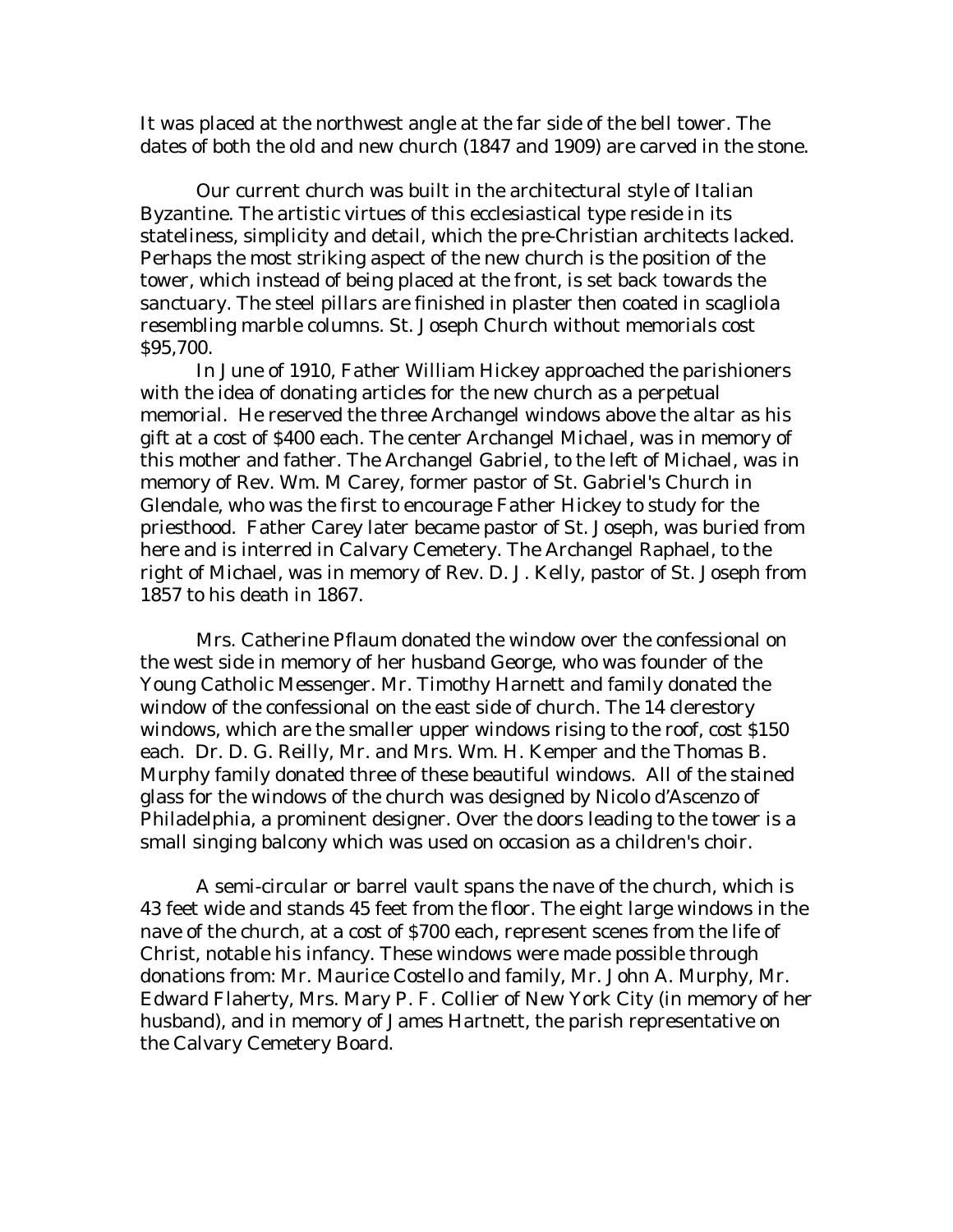The church, near completion, was consecrated on the Feast of St. Joseph on March 19, 1911 by Archbishop Henry K. Moeller. The only items that would not be installed at the consecration would be the altars and the other imported items.

 The remaining months of the year record the giving of memorials and the gradual finishing of the interior of the church. In November the frescoing was completed and the old bell "Patrick" was placed in its frame in the tower. Architects McGinnis and Walsh of Boston donated the windows in the entrance to the bell tower. An interesting feature that could be easily overlooked in the subject of two small windows placed in the tower entrance. One depicts St. Peter in Chains Cathedral in Cincinnati, the other, the original St. Joseph Church.

 In memory of his daughter Mary, Mr. M. W. Chambers donated the Sorrowful Mother shrine sculpted in marble by Mr. Joseph Sibbel in New York City. The pedestal, three stained glass windows in the shrine and the scagliala cost \$1350 in 1911. This "Pieta", representing the Mother of Sorrows holding the dead body of Christ, is a facsimile of Michelangelo's.

# **The Altars**

 The three altars arrived and were consecrated on December 23, 1911 by Archbishop Moeller. Every alter must contain a relic, thus recalling the days of persecution when Mass was offered in the Catacombs in Rome over the tombs of the martyrs. The Archbishop carefully procures and seals the relic from Rome. The authority of the Congregation of Rites guarantees their authenticity. As a special favor to our church, Archbishop Moeller placed in the high altar the relics of the Apostles, Saints Peter and Paul.

 Mr. E. T. Hanley donated the right side altar of St. Joseph in memory of his father, Mr. Joseph Hanley, one of the pioneer members of St. Joseph Church. The altar contains the relics of Saints Aurelia and Julius, martyrs. The statue of St. Joseph was donated by John O'Neil, treasurer of the church, at a cost of \$350. The donation came in February of 1911.

 The Young Ladies Sodality of St. Joseph Church donated the corresponding left side altar of the Blessed Virgin. This altar contains the relics of Saints, Probas and Julius, martyrs. Mrs. Maurice Costello donated the marble statue of our Blessed Mother on the left hand side altar of the church. It was made in Italy at a cost of \$300.

 All three altars are made of Italian Carrara marble. The front panels are inlaid with delicately tinted Sienna marble, which are outlined and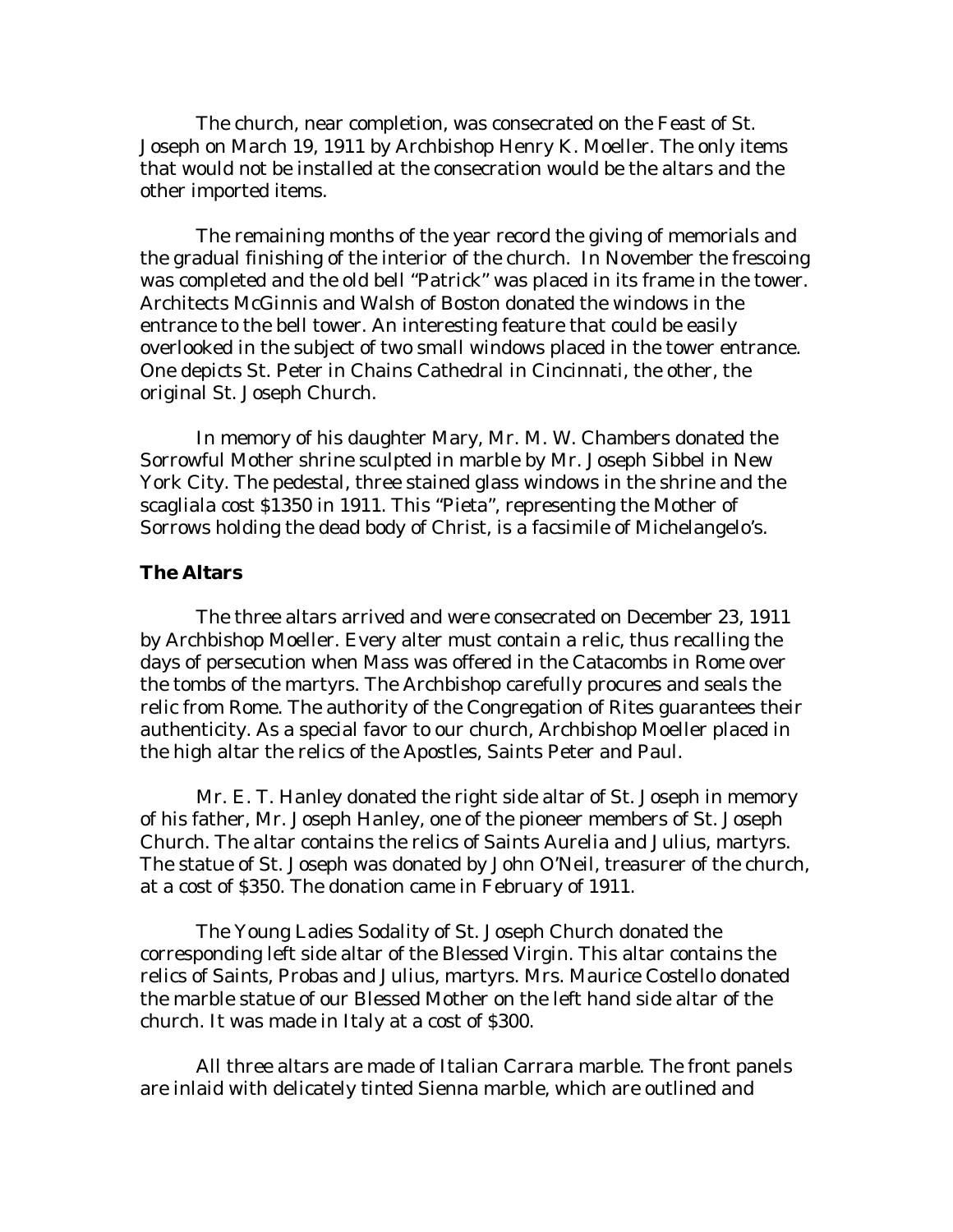enclosed in gold mosaic at a cost of \$1000 each. The two large columns on both sides of the tabernacle are adorned with large crosses, exquisitely wrought in gold. Above the tabernacle and on each columns are pelicans. The pelican, a symbol of Christ the Redeemer, is widely used in baroque art, the pelican is found frequently as an ornament on altars, pyxes, chalices, tabernacle doors, antependia and humeral veils. The angels on either side of the tabernacle are carved from solid blocks of pure Carrara marble. The steps of the sanctuary, as well as the bordering walls and the altar predella are of Italian marble.

### **The Memorials**

 In 1911, the Costello children, in honor of their parents, Mr. and Mrs. Maurice Costello, donated the marble statue of the Sacred Heart, which is a symbol of God's love for us. The Baptismal Font arrived from Italy in June of 1911. It was originally installed in the rear of the church, but was relocated to the sanctuary. Mrs. Margaret Cain generously donated \$100 out of her life savings and an anonymous couple planning to wed in the church donated another \$50 for the statue of St. Patrick. St Patrick is the beloved and patron saint of the Irish who founded St. Joseph Church.

 At the time of the canonization of St. Teresa the Little Flower in 1925, the beautiful marble statue of her was installed in the niche in the vestibule of the church. At that time, the statue of St. Patrick was moved into the sanctuary where it is today.

 In June of 1927, the original organ at St. Joseph played its last note. It was replaced with a fine two manual Kilgan organ at a cost of \$3600. This same organ is in the church today. In 1983 the organ was updated and refurbished. The window in the choir gallery and over the front entrance is the largest in the church and was a gift of the Altar Society in 1911.

 In 1943, the Irish Archbishop McNicholas put the parish in the care of the predominantly German, Fathers of the Precious Blood. Father John Kraus assumed the pastorate, assisted by Father Victor Kreinbrink. This order has served St. Joseph Parish ever since.

 In July of 1990, the statue of St. Gaspar Del Bufalo, founder of the Missionaries of the Precious Blood (C.PP.S.), was presented to the parish as a memorial to Father Joseph Zimerle C.PP.S. who died in July of 1990 and pastored the Church from June 1974 to January of 1988. The small statue is located near the confessional on the west side of the church.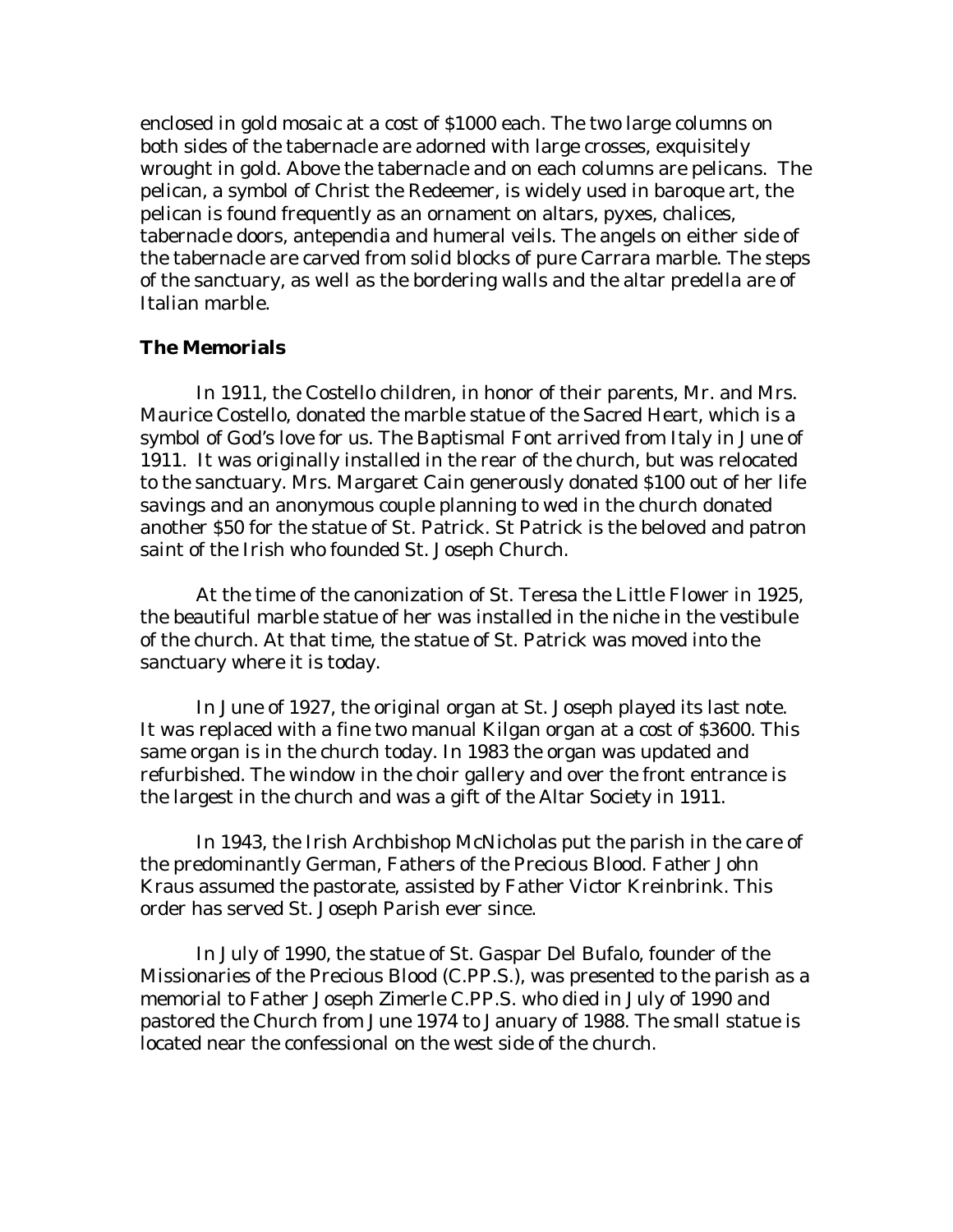## **The Renovation**

 In July of 1996 Father Louis Osterhage, C.PP.S. became the pastor of St. Joseph Church. He immediately began to make preparations for the much needed restoration of the church. First, air conditioning was installed in June of 1997. Then on July 16, 1997 the Department of Financial services of the Archdiocese of Cincinnati under the directions of Howard P. Pecquet gave approval to contract with Conrad Schmitt Studios, Inc. of Wisconsin for painting the interior of the church and the restoration of the stained glass windows. The work of restoration began in early January of 1998. The entire ceiling was covered with fiberglass before painting which accounts for the smooth looking finish. The stained glass windows were removed and taken to Conrad Schmitt Studios in Wisconsin for the repair of broken glass and then were releaded. A special clear storm window was installed on the outside of the windows enhancing the beauty of the nativity scenes featured in the stained glass windows on the sides or nave of the church. A sizeable amount of gold leaf was applied to the angels, the capital of the pillars, and the arches along the side aisle in order to highlight their significance. The statues were cleaned using a special type of gel which seeps into the various cracks of the statues removing all the dirt. This cleaning process restores the statues to their natural beauty. The restoration was completed in July of 1999.

 In early 2000 six statues of white Carrara marble were ordered from Italy. Following the original design of the church, Saints Matthew, Mark, Luke and John filled the waiting outside platforms of St. Joseph Church. At 5 feet 8 inches, the four outside statues weigh about 900 bounds each and were designed to fit into the small platforms on the exterior walls. Using an extended forklift, the statues were nudged into place. Saints Peter and Paul, each at 4 feet and 7 inches tall, were designed to look down to the altar. Each weighing between 400-500 pounds, they were a bit easier to maneuver into the interior spaces. Each of the statues were purchased though donations. The installation of these statues in late July completed the original architectural vision of St. Joseph Church.

 The beautiful and unique shrine to our patron saint, St. Joseph the Worker, is predominately placed outside the church. The statue was donated in April of 1965. The only cost to the parish was to provide the pedestal.

 Also located outside the church to the left of the front entrance, is a memorial to Mary, Mother of the Unborn. Dedicated on May 20, 2001, this monument was a gift from the Greater Dayton Chapter of the Knights of Columbus.